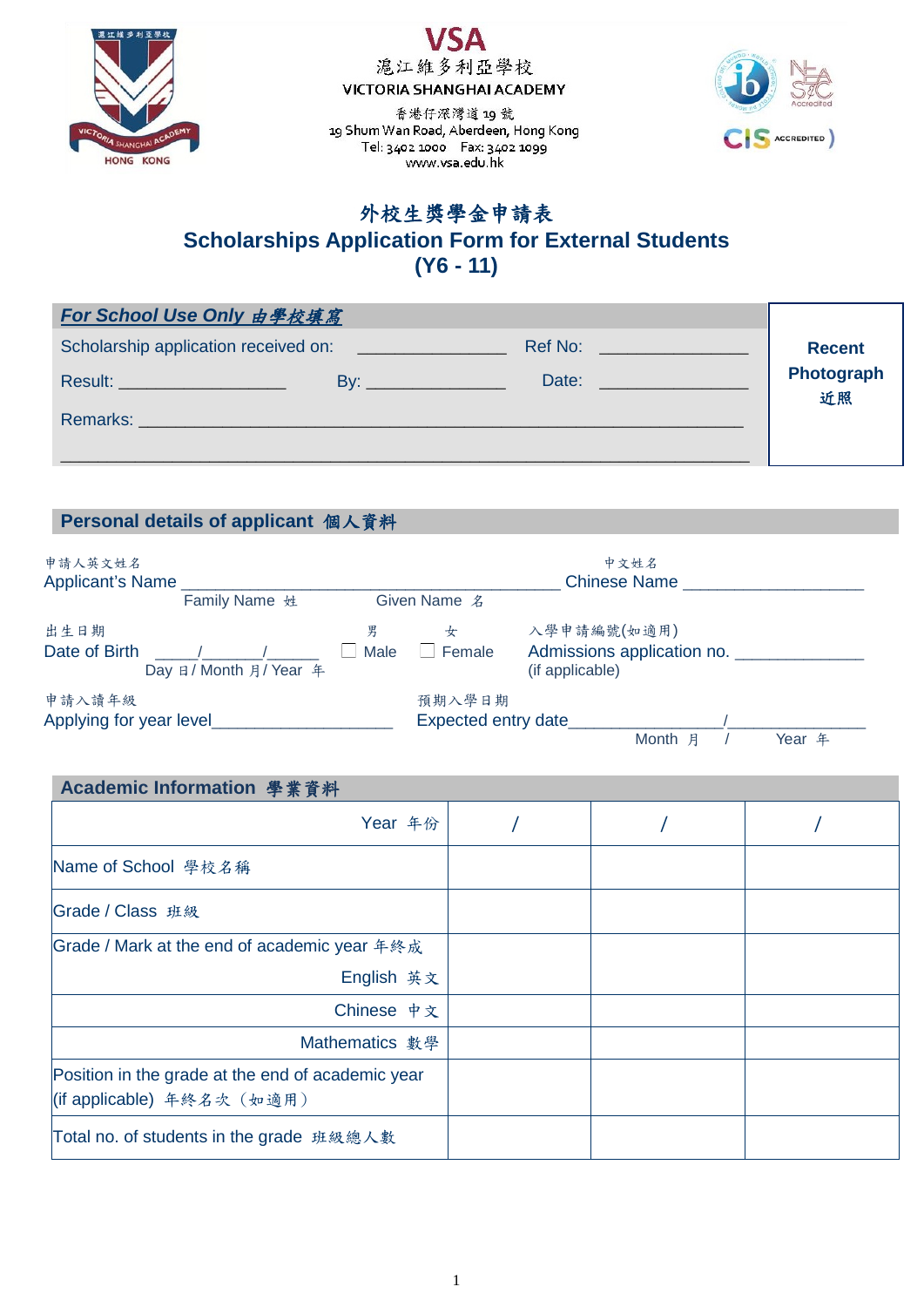| Information - All-round Developments 資料 - 全面發展                                                                                                                                                                                                                                              |                                                                       |             |
|---------------------------------------------------------------------------------------------------------------------------------------------------------------------------------------------------------------------------------------------------------------------------------------------|-----------------------------------------------------------------------|-------------|
| Please list any of your present and past activities, school contributions and honors or awards you<br>have received in one or several of the following areas. Put a tick on the relevant box(es) and attach<br>relevant documentary proof.<br>請就申請人於以下一或多項有出色表現之項目提供資料。請於適當空格內填上「√」,並遞交相關文件 |                                                                       |             |
| 証明。                                                                                                                                                                                                                                                                                         |                                                                       |             |
|                                                                                                                                                                                                                                                                                             | Academic Excellence 學術優異<br>Sports 體育<br>HKSAR Athlete 香港特別<br>$\Box$ |             |
| Performing Arts 表演藝術                                                                                                                                                                                                                                                                        | □ Visual Arts 視覺藝術                                                    | 行政區運動員      |
| Services 服務                                                                                                                                                                                                                                                                                 | Leadership 領導才能                                                       | <b>STEM</b> |
| Year 年份<br>Item / Description 事項 / 描述                                                                                                                                                                                                                                                       |                                                                       |             |
|                                                                                                                                                                                                                                                                                             |                                                                       |             |
|                                                                                                                                                                                                                                                                                             |                                                                       |             |
|                                                                                                                                                                                                                                                                                             |                                                                       |             |
|                                                                                                                                                                                                                                                                                             |                                                                       |             |
|                                                                                                                                                                                                                                                                                             |                                                                       |             |
|                                                                                                                                                                                                                                                                                             |                                                                       |             |
|                                                                                                                                                                                                                                                                                             |                                                                       |             |
|                                                                                                                                                                                                                                                                                             |                                                                       |             |
|                                                                                                                                                                                                                                                                                             |                                                                       |             |
|                                                                                                                                                                                                                                                                                             |                                                                       |             |
|                                                                                                                                                                                                                                                                                             |                                                                       |             |
|                                                                                                                                                                                                                                                                                             |                                                                       |             |
|                                                                                                                                                                                                                                                                                             |                                                                       |             |
|                                                                                                                                                                                                                                                                                             |                                                                       |             |
|                                                                                                                                                                                                                                                                                             |                                                                       |             |
|                                                                                                                                                                                                                                                                                             |                                                                       |             |
|                                                                                                                                                                                                                                                                                             |                                                                       |             |
|                                                                                                                                                                                                                                                                                             |                                                                       |             |
|                                                                                                                                                                                                                                                                                             |                                                                       |             |

(Please use a separate sheet to provide additional information if necessary 如有需要請另加紙張提供資料)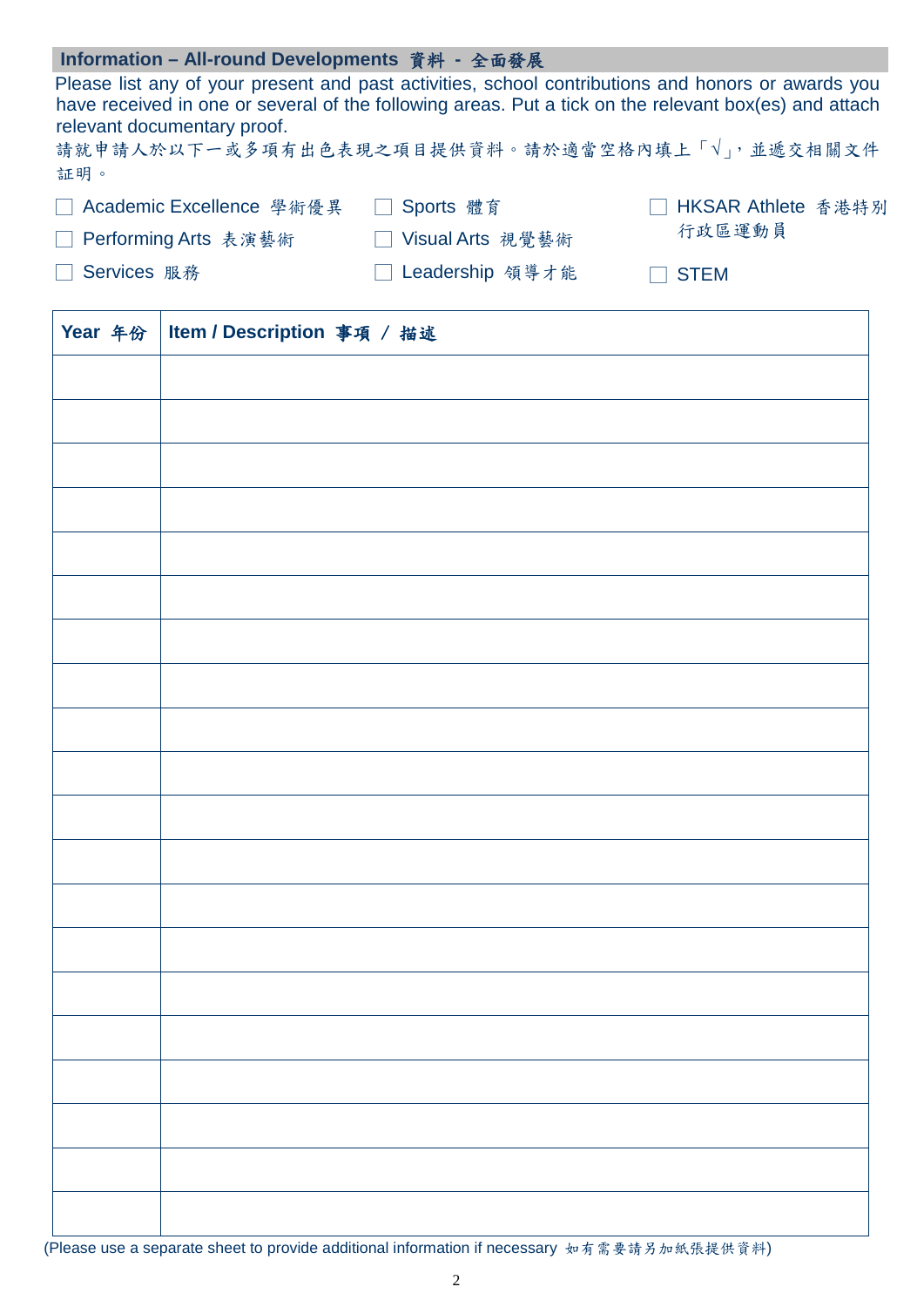### **Personal Statement** 個人陳述

The applicant should write a Personal Statement of around 300 words (Y6 to Y8) or 500 words (Y9 to Y11) which highlights his/her strong interests and achievements, how he/she can benefit from the education in VSA, how he/she can contribute to VSA and his/her goals and dreams. 申請人需要提供一篇個人陳述(六至八年級─三百字;九至十一年級─五百字)分享個人夢想、強項及成 就。申請人亦需論述他/她將如何於本校接受教育而受惠及如何對學校社群作出貢獻。